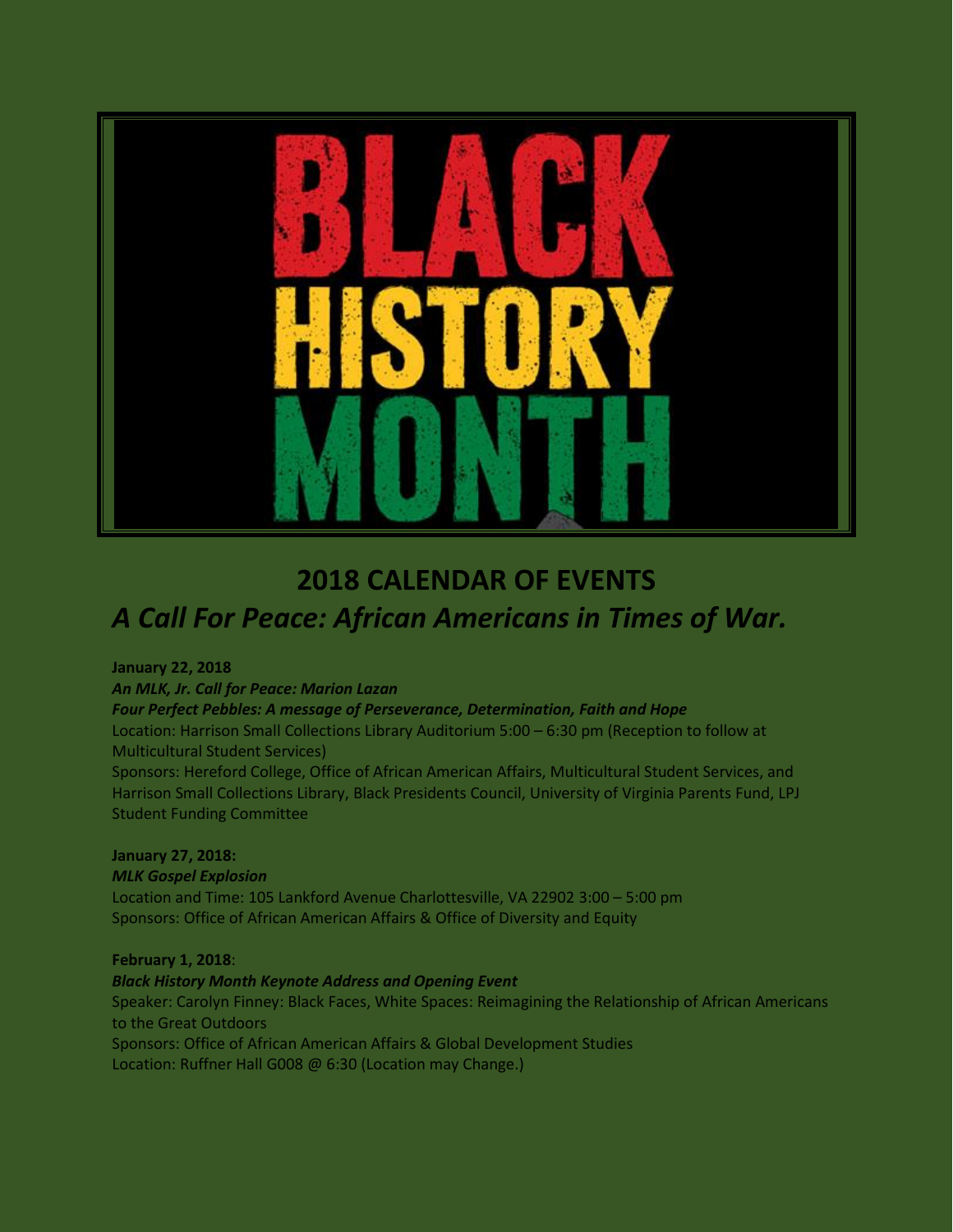**February 7, 2018:** *LPJ @ the Movies: Deacons for Defense* Location: LPJ Black Cultural Center at 7 pm Sponsors: Luther P. Jackson Black Cultural Center and Hereford College

#### **February 10, 2018:**

*BSA Presents: Annual Black Ball- "At Night on Bourbon Street"* Location: Darden School of Business Ball Room (Tickets Required) Time: 7 pm

**February 11 & 25, 2018** *Black College Women-Resisting the Narrative:* Book: This is Just my Face: Try not to stare by Gabourey Sidibe Location: Commonwealth Room at 6 pm Sponsors: Black College Women (Books Available February 1, 2018) & UVA Parents Fund

#### **February 13, 2018:**

*Finding our Way Together: Dinner and Discussion* Sponsors: Luther P. Jackson Black Cultural Center & Multicultural Student Services Multicultural Student Center @ 6 pm

**February 17, 2018:** *Black Panther Movie and Discussion* Location & Time: TBD Sponsors: Luther P. Jackson Black Cultural Center & Black Male Initiative

#### **February 20, 2018:**

*Black Minds Matter* Sponsors: Luther P. Jackson Black Cultural Center, Project RISE, One Way Christian Fellowship, and OAAA Parents Advisory Association Location and Time: Newcomb Hall Commonwealth Room @ 6 pm

**February 21, 2018:** *LPJ @ the Movies: Black Panthers: Vanguard of the Revolution* Location: LPJ Black Cultural Center at 7 pm Sponsors: Luther P. Jackson Black Cultural Center and Hereford College

#### **February 1 -23, 2018:** *Black History Month Arts Competition*

"How does it feel to be colored you?": A contemporary experience of Zora Neale Hurston's important Essay, "How does it feel to be colored me?" Write us an essay, a story, a poem; create visual or audio art. We want to know how you navigate this realm of existence, how you embrace your identity. Submit your pieces by 11:59pm on February  $4<sup>th</sup>$  at: I Sponsors: Luther P. Jackson Student Funding Committee, Orphée Noir, and the Paul Robeson Players